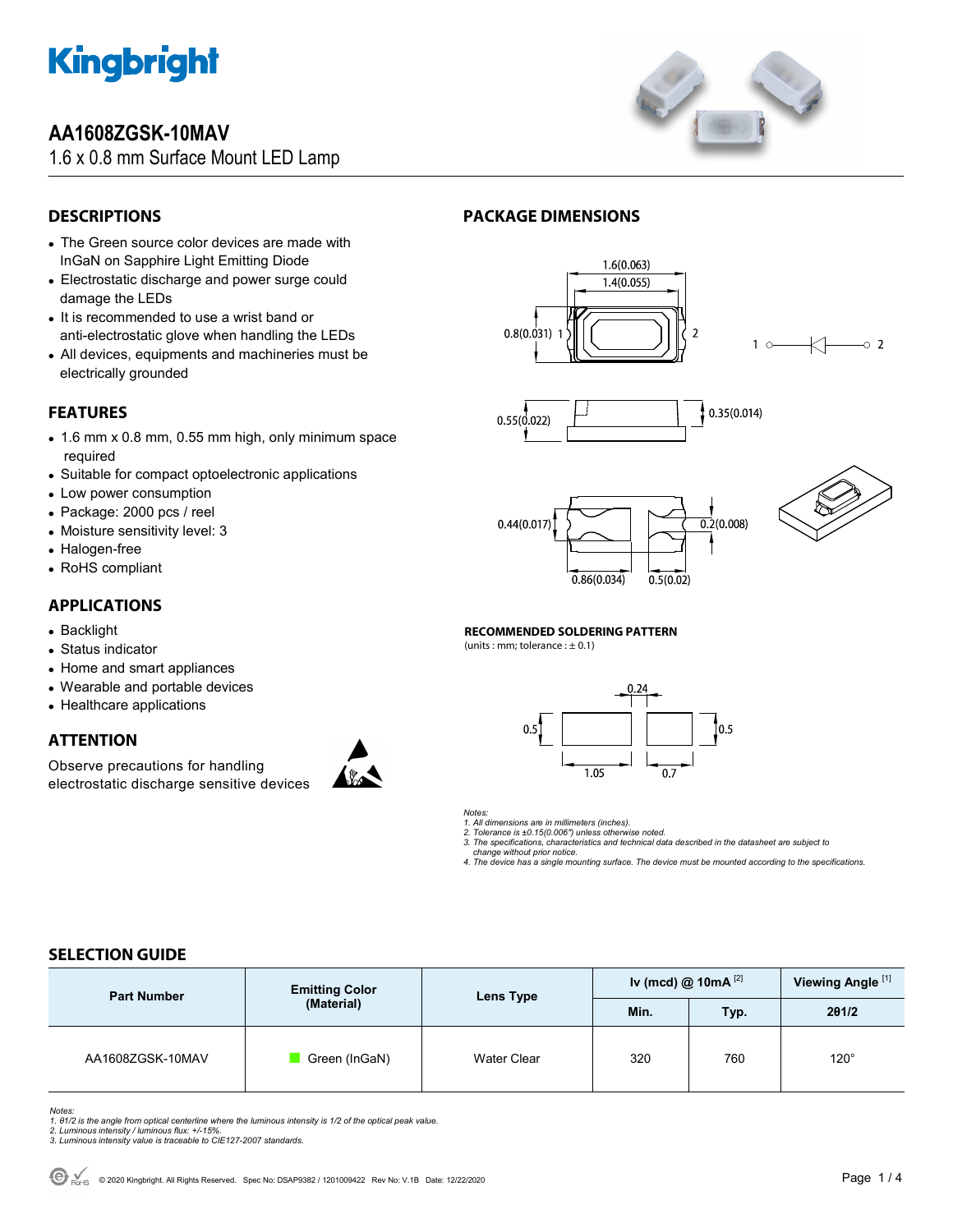# **Kingbright**

### **ELECTRICAL / OPTICAL CHARACTERISTICS at T<sub>A</sub>=25°C**

| <b>Parameter</b>                                                                           | Symbol                       | <b>Emitting Color</b> | Value        |                          | Unit     |
|--------------------------------------------------------------------------------------------|------------------------------|-----------------------|--------------|--------------------------|----------|
|                                                                                            |                              |                       | Max.<br>Typ. |                          |          |
| Wavelength at Peak Emission $I_F = 10mA$                                                   | $\lambda_{\rm peak}$         | Green                 | 515          | $\overline{\phantom{a}}$ | nm       |
| Dominant Wavelength $I_F = 10mA$                                                           | $\lambda_{\mathsf{dom}}$ [1] | Green                 | 525          | $\overline{\phantom{a}}$ | nm       |
| Spectral Bandwidth at 50% $\Phi$ REL MAX<br>$I_F = 10mA$                                   | Δλ                           | Green                 | 35           | $\overline{\phantom{0}}$ | nm       |
| Capacitance                                                                                | C                            | Green                 | 45           | $\overline{\phantom{a}}$ | pF       |
| Forward Voltage $I_F = 10mA$                                                               | $V_F$ <sup>[2]</sup>         | Green                 | 3.0          | 3.4                      | $\vee$   |
| Reverse Current ( $V_R$ = 5V)                                                              | $I_R$                        | Green                 |              | 50                       | μA       |
| Temperature Coefficient of $\lambda_{peak}$<br>$I_F$ = 10mA, -10°C $\le T \le 85$ °C       | $TC_{\lambda peak}$          | Green                 | 0.05         | $\overline{\phantom{a}}$ | nm/°C    |
| Temperature Coefficient of $\lambda_{\text{dom}}$<br>$I_F$ = 10mA, -10°C $\le T \le 85$ °C | $TC_{\lambda dom}$           | Green                 | 0.03         | $\overline{\phantom{a}}$ | $nm$ /°C |
| Temperature Coefficient of $V_F$<br>$I_F$ = 10mA, -10°C $\le T \le 85$ °C                  | $TC_V$                       | Green                 | $-2.9$       | $\overline{\phantom{a}}$ | $mV$ °C  |

*Notes:* 

1. The dominant wavelength (λd) above is the setup value of the sorting machine. (Tolerance λd : ±1nm. )<br>2. Forward voltage: ±0.1V.<br>3. Wavelength value is traceable to CIE127-2007 standards.<br>4. Excess driving current and

### **ABSOLUTE MAXIMUM RATINGS at TA=25°C**

| <b>Parameter</b>                             | Symbol                   | Value          | <b>Unit</b>    |
|----------------------------------------------|--------------------------|----------------|----------------|
| Power Dissipation                            | $P_D$                    | 82             | mW             |
| Reverse Voltage                              | $V_R$                    | 5              | V              |
| Junction Temperature                         | $T_{J}$                  | 115            | $^{\circ}C$    |
| <b>Operating Temperature</b>                 | $T_{op}$                 | $-40$ to $+85$ | $^{\circ}C$    |
| Storage Temperature                          | $T_{\text{stg}}$         | $-40$ to $+85$ | $^{\circ}C$    |
| DC Forward Current                           | IF.                      | 20             | mA             |
| Peak Forward Current                         | $I_{FM}$ <sup>[1]</sup>  | 100            | mA             |
| Electrostatic Discharge Threshold (HBM)      | $\overline{\phantom{0}}$ | 450            | $\vee$         |
| Thermal Resistance (Junction / Ambient)      | $R_{th}$ JA $^{[2]}$     | 410            | $^{\circ}$ C/W |
| Thermal Resistance (Junction / Solder point) | $R_{th}$ JS $^{[2]}$     | 240            | $^{\circ}$ C/W |

Notes:<br>1. 1/10 Duty Cycle, 0.1ms Pulse Width.<br>2. R<sub>th JA</sub> ,R<sub>th JS</sub> Results from mounting on PC board FR4 (pad size ≥ 16 mm<sup>2</sup> per pad).<br>3. Relative humidity levels maintained between 40% and 60% in production area are re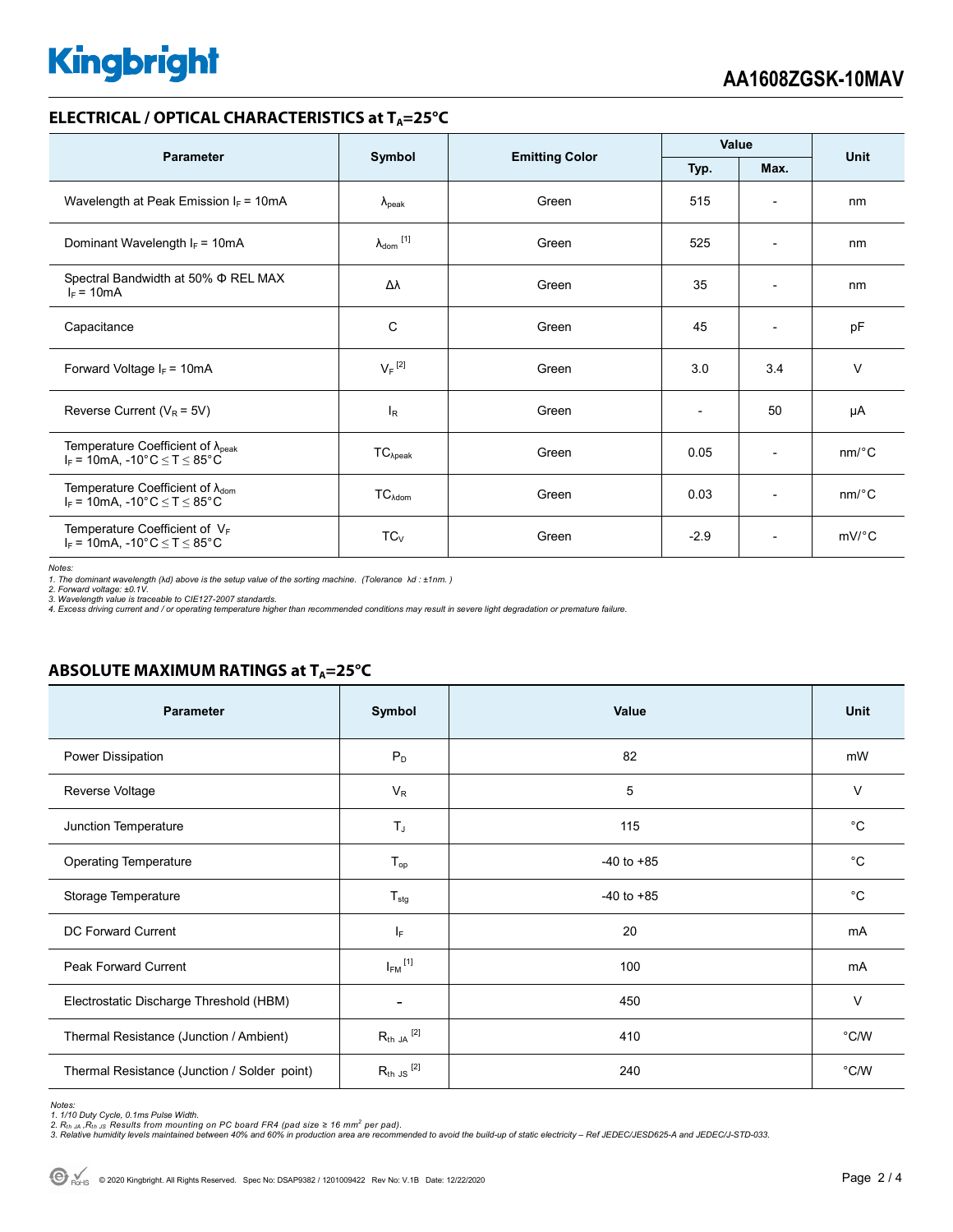# **Kingbright**

**RELATIVE INTENSITY vs. WAVELENGTH**

### **TECHNICAL DATA**

#### Green 100%  $T_a = 25 °C$ Relative Intensity (a. u.) Relative Intensity (a. u.) 80% 60% 40% 20% 0% 350 400 450 500 550 600 650 700 750 800 Wavelength (nm)

#### **SPATIAL DISTRIBUTION**



#### **GREEN**











#### **REFLOW SOLDERING PROFILE for LEAD-FREE SMD PROCESS**



#### *Notes:*

- 
- *1. Don't cause stress to the LEDs while it is exposed to high temperature. 2. The maximum number of reflow soldering passes is 2 times.*

*3. Reflow soldering is recommended. Other soldering methods are not recommended as they might cause damage to the product.* 

#### **TAPE SPECIFICATIONS** (units : mm)



**REEL DIMENSION** (units : mm)